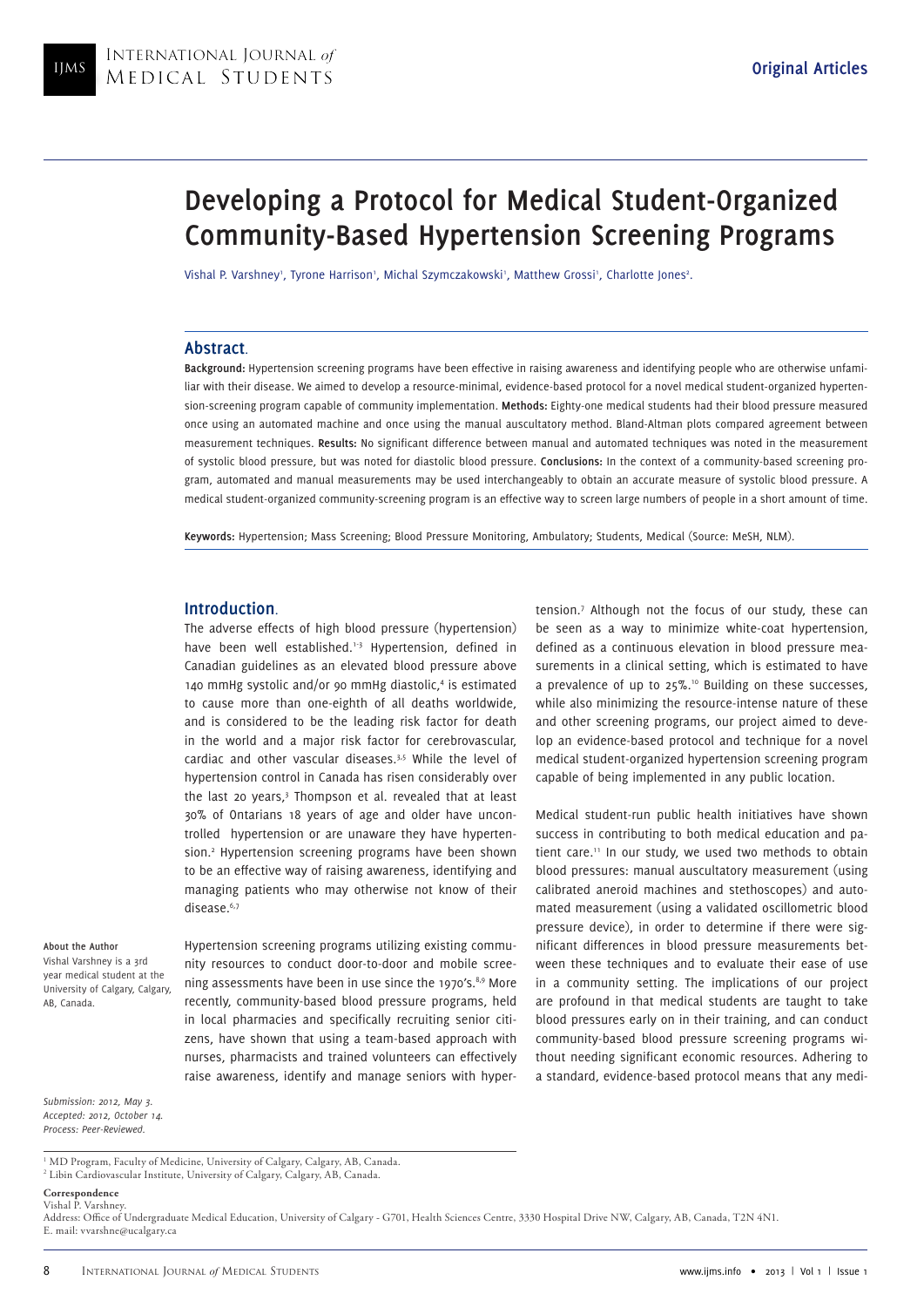cal school with basic equipment could coordinate screening programs in their communities, and be successful in reaching out to members of the community that may not have been identified as hypertensive otherwise.

# **Methods**.

The protocol was approved by the Conjoint Health Research Ethics Board at the University of Calgary. Eight first year medical students met with their supervisor (CJ), reviewed CHEP guidelines and together designed and implemented the screening program. 81 2nd year medical students volunteered for the study through email. Consenting participants were excluded if they smoked, had caffeine or engaged in physical exercise one half-hour prior to measurement. Participants had their blood pressure measured twice, once with the automated technique ("Automated") using the BpTRU device (BpTRU Medical Devices, Coquitlam BC, Canada) and once with the manual auscultatory technique ("Manual") using calibrated aneroid machines (WelchAllyn Trimline Medical Products, Branchburg NJ, USA) and taken by medical students. The order in which their blood pressures were measured was randomly determined (www. random.org). Manual measurements were taken as per the Canadian Hypertension Education Program (CHEP) guidelines (4), and participants were required to rest a minimum of 5 minutes, before and between measurements with both

devices. Three manual measurements were taken, with the last two measurements averaged for analysis. Six automated measurements were taken, with the last five measurements averaged for analysis.

Manual and automated measurements were compared and analyzed using Bland-Altman plots. In biostatistics, Bland-Altman plots have been shown to analyze agreement between two different measurement types in a single person (12). As neither manual nor automated measurement techniques will give the "true" value of blood pressure, these plots help in determining whether the measurements are comparable. In the context of establishing a communitybased screening program, we sought to observe the agreement between automated measurements, which are quicker and easier to obtain, and manual measurements, which are commonly done in clinics. A post-event focus group was held with volunteers to determine how the process could be improved.

## **Results**.

Eighty-one medical students consented to participate. Figure 1 shows all but four data points within the 95% limits of agreement. The mean difference (manual – BpTRU in mmHg) in systolic blood pressure (SBP) between devices was -0.42 mmHg (95% confidence intervals: -2.19 to 1.34).

*Figure 1. Bland-Altman Plot for Systolic Blood Pressure (n=81). Mean difference = -0.42 mmHg (95% CI: -2.19 to 1.34).*

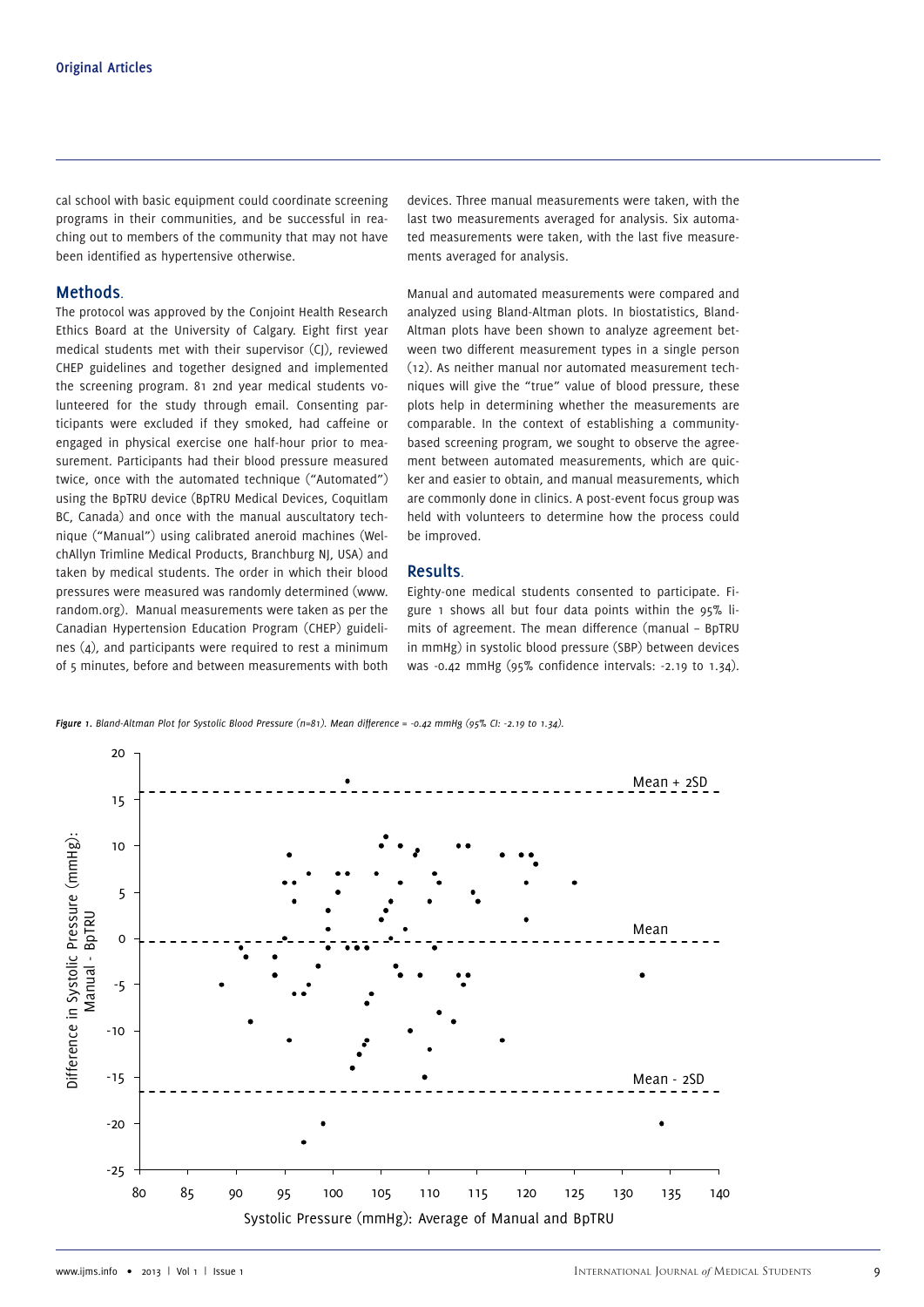There was no observable trend toward higher or lower readings regardless of the device used, average SBP or order of the blood pressure assessment. Variability was consistent across the range of SBP (85-135 mmHg).

Figure 2 shows that all but two data points are within the 95% limits of agreement. The mean difference is significant (and clinically relevant), at -4.92 mmHg (95% CI: -6.45 to -3.29). There was a tendency for the difference between methods to increase as diastolic blood pressure (DBP) increased. The variability around the mean difference remained constant across the range of DBP (55-85 mmHg).

# **Discussion**.

Bland and Altman demonstrated that, in the context of comparing blood pressure measurements, there could still be poor agreement between variables despite relatively high correlation coefficients. Correlation coefficients measure association and not agreement.<sup>12</sup> This explains our reasoning for not presenting our data with regression analysis. Bland-Altman plots are constructed with the average of values from the two measurements on the x-axis and the difference in values between the two measurements on the yaxis. Given that different hypertension guidelines highlight different management options for control of systolic and diastolic pressures, data was presented separately for diastolic and systolic pressures to observe the agreement between automated measurements, which are quicker to obtain, and manual measurements, which are commonly done in clinics - a main goal of our intended communitybased screening program.

The results indicate that there is no significant difference between manual and automated measurements in determining systolic pressure, but diastolic blood pressure measurements shows a larger, and significant, mean difference. The 95% confidence intervals also validate this. Increases in SBP have shown to be linearly related to cardiovascular mortality at all ages, and SBP has been recommended to become the major criterion for diagnosis, staging, and therapeutic management of hypertension.13,14 This suggests that in the context of a community-based screening program, manual or automated measurements can be used interchangeably and comparably for a subject to determine their systolic blood pressure, and thus, gain insight into their overall cardiovascular health.

Possible reasons as to why diastolic blood pressure measurements had a larger mean difference may be because Korotkoff sounds for diastolic pressure are difficult to auscultate in a community-based setting.<sup>15</sup> In the manual auscultatory technique, five unique phases of sounds have been

*Figure 2. Bland-Altman Plot for Diastolic Blood Pressure (n=81). Mean difference = -4.92 mmHg (95% CI: -6.45 to -3.29).*